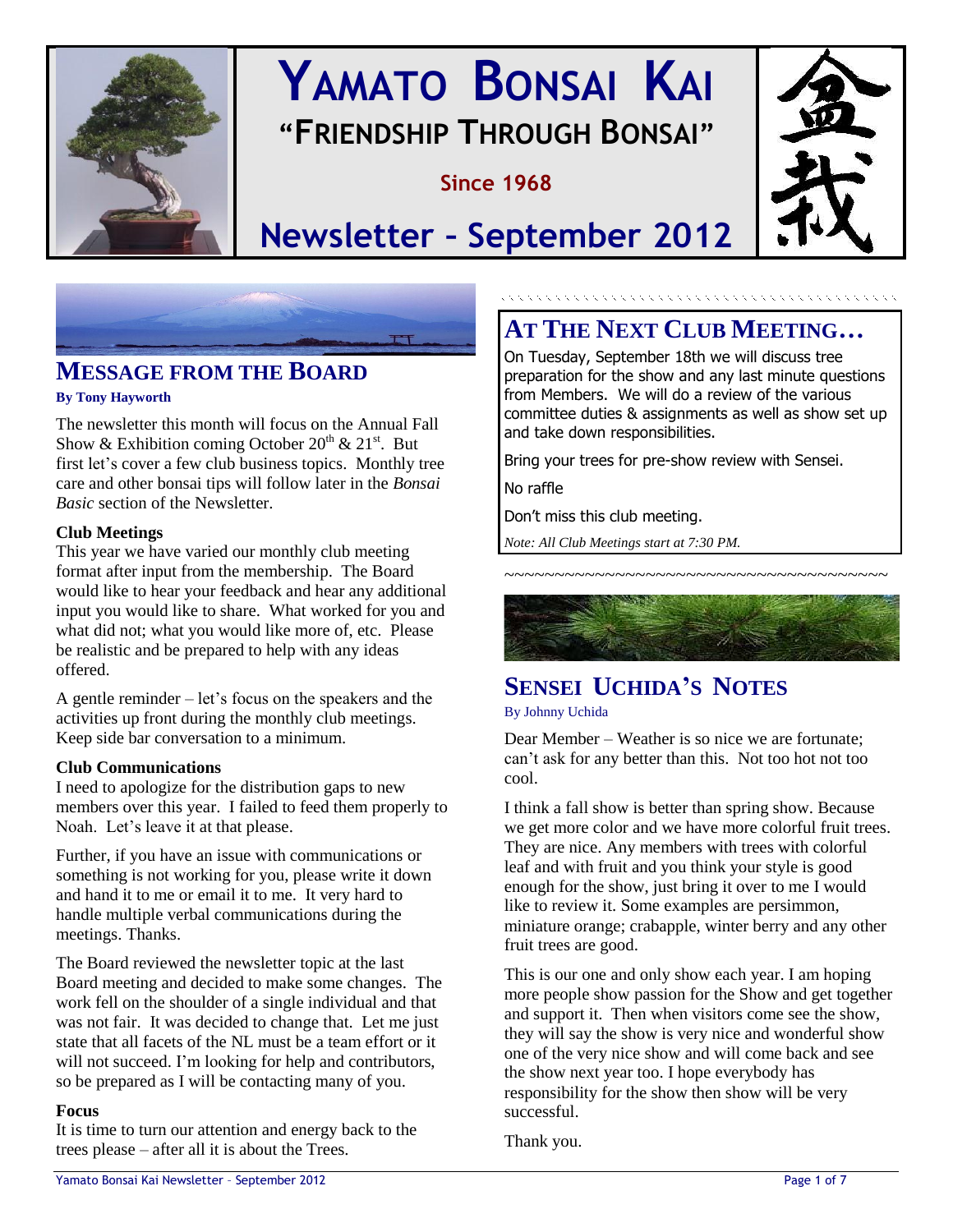

# **YAMATO FALL SHOW – UPDATE**

#### By Mike Butler & Tony Hayworth

How is your favorite tree progressing for the show? Make sure you are doing everything to ensure it's a healthy tree for the event and in the best shape possible.

There is roughly one month till the show. You need to have selected your tree(s) for the show and have it reviewed by Sensei before the Saturday setup event. You can do this by visiting the nursery or bringing it to the September Club meeting. If you have any other or special circumstances, see Mike or Tony for guidance.

All members are encouraged to have a tree. The show is for members, new and old experienced! LOL

#### **KEY DATE REMINDER**

Set up for the show starts on Saturday 20 October at 07:00 AM. We would like to ask for a nice turnout for the setup event. Please make it as your time permits.

A few final reminders for you about the show:

*Setup* –We start from 07:00 AM. We must get the tables set to the layout specs with backdrops in place and the tables dressed and topped by 10 AM.

*Tree Setup & Placement* – we will start this action around 9:30 to 10AM. All trees need be at the Hall by 10AM at the latest (*unless prior arrangement have been made with Tony Hayworth or Sensei Uchida).* If you have a significant or large tree(s) and your situation is such that you cannot get it to the hall by yourself or in your own vehicle, then you need to contact Richard Paulos (510- 351-1081) or Tony Hayworth (510-289-5731) **BEFORE** *Thursday 18 October* and we will make arrangements for a team to pick up your tree(s).

*Hospitality (Kitchen & Serving Room)* – Sandy Barron and Diana Wong are the co-leaders of this time honored committee this year. A few years ago we changed our format. On Saturday evening we have open dinner for a donation to all that come. On Sunday is our famous pot luck for our family and guests. Sunday is not an open event for the general public.

Please make sure you prepare and bring a donation dish, for Sunday. A variety is needed.

See Sandy or Diana if you are not sure what to bring and they can fill you in on need areas or ideas. Financial donations are acceptable if your time constraints don't allow you to prepare something each day. Thank you, Thank you!

*Front Desk* – Lucky Crist will run this area. PLEASE see Lunky and volunteer some of your time each day to help run the front entry tables.

*Yamato Plant Sales* – Remember to mark all your plants and bring anything you want to sell during the event.

*Silent Auction* – If you would like to donate any nice items to help the club raise funds, this is an excellent time to do so. See Tony Hayworth ASAP if you can help (510-289-5731).

*Pre-sale of Tickets* – this event is our only fundraiser. Please see Karen Paulos to get your share of tickets for your pre-sale responsibility. If questions, let Karen, Mike or Tony know.

### **COMMITTEE ASSIGNMENTS & CONTACTS**

Please ask any committee leader what you can do to help. We need volunteers to get the job done.

| <b>Committee</b>                                         | <b>Leader</b>               |
|----------------------------------------------------------|-----------------------------|
| <b>Show Chairperson</b>                                  | Mike Butler & Tony Hayworth |
| <b>Vendors</b>                                           | Jack Fllis                  |
| <b>Advertising</b>                                       | Karen Paulos                |
| <b>Tickets</b>                                           | Karen Paulos                |
| (admission, raffle & consolation prize)                  |                             |
| <b>Hospitality</b>                                       | Sandy Barron & Diana Wong   |
| (kitchen & serving room)                                 |                             |
| Demo                                                     | Johnny Uchida               |
| (Saturday & Sunday)                                      | (with Mike & Tony)          |
| <b>Setup and Take Down</b>                               | Tony H & Gerry Bundy        |
| (Saturday / Sunday)                                      |                             |
| <b>Tokonoma &amp; Construction</b>                       | Mike Butler                 |
| <b>Yamato Plant Sales</b>                                | Dennis Hawkins              |
| <b>Silent Auction</b>                                    | Tony H; open                |
| <b>Transportation</b>                                    | <b>Richard Paulos:</b>      |
| (storage / Tree - pickup & return)                       |                             |
| <b>Front Desk</b>                                        | <b>Lucky Crist</b>          |
| (greeting; tickets; literature handouts)                 |                             |
| <b>Room &amp; Table Layout</b>                           | Michael Baker               |
| <b>Raffle Sales</b>                                      | Open (by committee)         |
| (just before and during demo)                            |                             |
| <b>Security</b>                                          | Open (by committee)         |
| <b>Door Prize</b>                                        | Mike Butler                 |
| (organize consolation prizes for after<br>demo each day) |                             |

*Contact Mike or Tony for any of the open committees or other assignments. We need volunteers to get the job done.*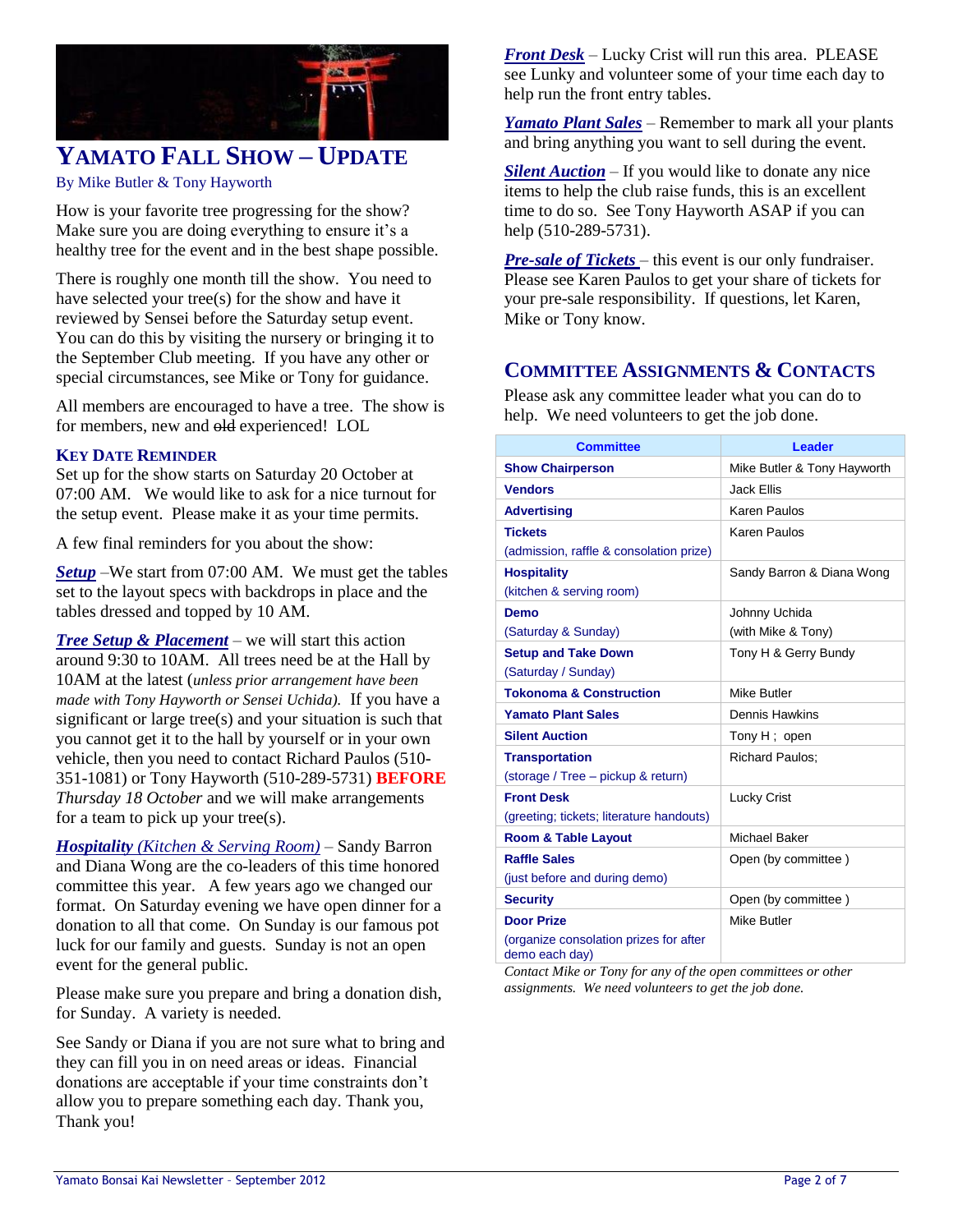# Member Contribution



#### **The Artistic Essence of Bonsai….**

#### By Vern Smith

To understand Bonsai, you have to see a lot of Bonsai…shows, books, magazines, the internet. As Mike Baker often says, you need to train the eye  $-$  it is your most important tool. But what exactly are we looking for when we observe Bonsai? The following is a discussion of some things to be looking for, from the obvious to the theoretical.

#### **Form**

A tree's form, the structural appearance and shape that first catches our eye, is the most tangible component of the viewing experience. It is the aspect that is most explainable, on a theoretical and practical level. The general styles are well known – informal and formal upright, cascade, windswept, slanting – and are suggestive of what we observe in nature. What the neophyte may think of as a "miniaturized" tree, we learn, as we develop our technical skills, is actually an illusion, created through pruning, shaping and placement of trunks and branches. The form evokes a sense of the familiar, at once both obvious and visually comforting, so to speak.

#### **Balance**

Upon further study of the tree, we realize the form we see, and the illusion that is made, is a common artistic trick of scale and forced perspective. It is no small trick for the artist, through strategic pruning, wiring, movement of the branches, and control of the size and density of the foliage, to create a "form" that is in balance and scale, easily recognized as a mature tree. If the balance created makes the appearance work equally well from a distance as well as close up, then the artist truly has done his or her job.

#### **Wabi Sabi**

Wabi Sabi derives from a Buddhist concept, relating to the transient nature of all things - the acceptance of impermanence. Leonard Koren, in his book *Wabi-Sabi for Artists, Designers, Poets and Philosophers,* defines Wabi Sabi as an artistic and philosophical aesthetic where beauty is "imperfect, impermanent, and incomplete". Bonsai, by its very nature, fits the concept of something that is imperfect, impermanent and incomplete. As such, when we see and create Bonsai through the concept of Wabi Sabi, we understand its

transient nature, its ongoing change that is never complete, and, perhaps most importantly, the seeming imperfection or"flaws" in a tree. Personally, I see the "imperfection", whether inherent or created, as perfection itself. As Bonsai artists, we are both the creative agent and the cognitive recipient. To me, that is the key to Wabi Sabi as it relates to Bonsai (and, for that matter, life) in general – the imperfection is the counterbalance point upon which the entire tree pivots upon as a work of art. A jin, a seemingly asymmetric imbalance of the placement of a branch, a knotty burl – they all work as a critical focal point that frames and defines Wabi Sabi in the context of that particular and unique Bonsai itself.

#### **The Void**

If we were locked in a pitch black room with nothing but a Bonsai on a table, the silhouette of the Bonsai would be unseeable, indefinable and unknowable. However, if we turn on a bright light that projects the silhouette of the tree, we can now see and define the form. But, is it the trunk and branches that define the tree, or is it the space in between? Is the tree defined by the dark form of the silhouette, or by the void that is the light? In other words, is the beauty, the actual essence of the tree, expressed by what is there, or by what is not there? In either case, one thing is infinitely clear – less is much more in respect to Bonsai.

#### **The Intangible**

Like art, what a particular Bonsai tree says to you is very dependent on what you bring to the experience. Whether it is your first or thirtieth Bonsai show, you will bring your life experiences with you, along with your preconceptions, and your subjective point of view. No matter what they are, they will all be correct, because this is your experience. In the end, what is more important is what you take away. We all "like what we like", and no one has the right to tell you that your taste is not correct. However, if we can lift the veil of our preconceptions for just a few moments as we view a work of art – a Bonsai – then the art itself, unfiltered and unfettered, can be expressed, and we can see the essence of the *objet d' art*.

Bonsai is unique in that the art is always evolving, that both the canvas and the paint are fluid. The tree we see before us in the moment is not the tree it was or the tree it will be. We learn - by truly seeing - the essence of the Bonsai, in that very moment. And we recognize that we will never see that very same tree again.

Reprinted with permission from West Horizon Bonsai. All rights reserved.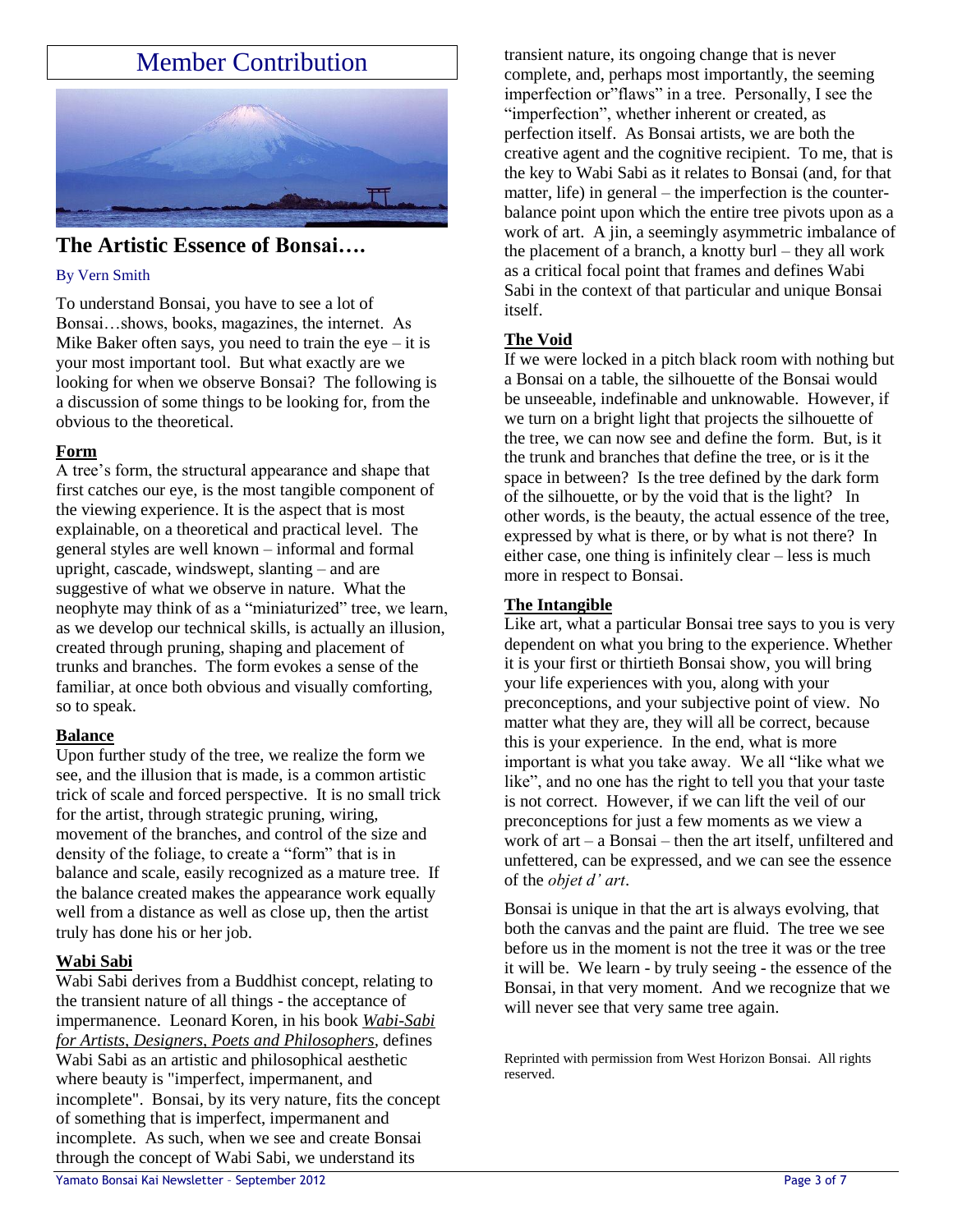

# **BONSAI BASIC**

By Tony Hayworth

#### **GETTING READY FOR THE FALL SHOW**

**SHOW TREES** – Let's all be ready with a tree this year. Beginners also, we want everyone to participate. There are a few things you need to do to put a tree into the show so let's concentrate on the following four areas as we prepare for the event: *proper shape; a clean pot; nice topsoil or dressing; a display dai (or stand)*

- **Shape** keep working on the fine detail that makes your bonsai stand out. Concentrate between now and the show and take care of all the details of shaping to show off the best attributes of your selected tree. Make sure it is clean, has clean lines, no dead leafs; and my favorite "NO ant's!
- **Pot Care** take care of cleaning up your pot now. Most of us do not do any cleanup throughout the year and depending upon where you live you most likely have some kind of water deposit build up or water scale on the outside of the pot. It is a show display requirement to have a cleaned up pot. How do you do this? Soapy water will cut most of the hard water scale on the outside of the pot. Use a soft scrubbing device if you must. Avoid getting the soap on the roots. After the pot is completely clean (don't forget the bottom too!) you will need to apply special oil to the finish. Please do not use baby oil, or petroleum-based oils … or god forbid something like Armor-All. There are a lot of sensitive feelings and issues on this subject and there are those who have vested a lot of money and time into the care of their pots… so don't think that they want Crisco rubbed on them. I use almond oil. Walnut oil is good too. It is light and has a woody smell if any and I know it does not smell like fried chicken. (Sorry for the lecture).
- **Top Dressing** take a look at the top soil display. Is it washed out? Full of weeds? Let's take care of it. If you have access to good moss and know how to piece it together and properly put it in place, then do so. Make it look natural and as if it has been in place for a while. If not, dress the top with a thin layer of a small product like sifted lava rock or even the very fine mix of Akadama and lava (red or black). The key is natural looking and clean. You don't want folks to walk by and say, "nice topsoil". Both Sensei Uchida and I are not fond of a complete covering of moss on the top of the bonsai, especially if it looks like a patch work quilt.

 **Bonsai Stands** – this is a tough subject via a newsletter. We discussed this at last month's club meeting. If you are not sure, check with Sensei or a senior club member. All bonsai in the show will need an appropriate bonsai stand (or in Japanese, a "dai").

#### **DONATION TREE**

We ask members each year to donate a small tree or bonsai items for use as a consolation prize. If you can support us in this way, please bring your donation to Tony Hayworth or Mike Butler before 5PM on Saturday. Make sure you identify the donation tree when you bring it in so that it gets placed accordingly.

Thanks for your Support!!

*Email* [bonsaicho@comcast.net](mailto:bonsaicho@comcast.net)  *Phone* 510-289-5731 *evenings*

#### **CHECK LIST… THINGS TO DO!**

- □ Volunteer for a committee
- $\Box$  Signup for a food dish for Sunday Lunch!!
- $\Box$  Review your tree with Sensei sometime before show

~~~~~~~~~~~~~~~~~~~~~~~~~~~~~~

- □ Prepare/clean your pots and redo your top-soil
- $\Box$  Have a dai (a stand) for each tree you bring
- $\Box$  Saturday Setup Come as early as you can pitch in
- □ All trees to Setup Event by 10 AM on Saturday

□ Prepare and bring a food dish for Sunday by 11AM (or make cash contribution to Hospitality Chairperson before hand)

 $\Box$  Attend each day (as much as you can) and wear your Yamato colors (hapi coat, prior event shirts, Pins, etc)

 $\Box$  Bring your camera / have fun

□ Sunday breakdown – begins AFTER 4:00PM. Be prepared to pickup your trees and other belongings.

\_\_\_\_\_\_\_\_\_\_\_\_\_\_\_\_\_\_\_\_\_\_\_\_\_\_\_\_\_\_\_\_\_\_\_\_\_\_\_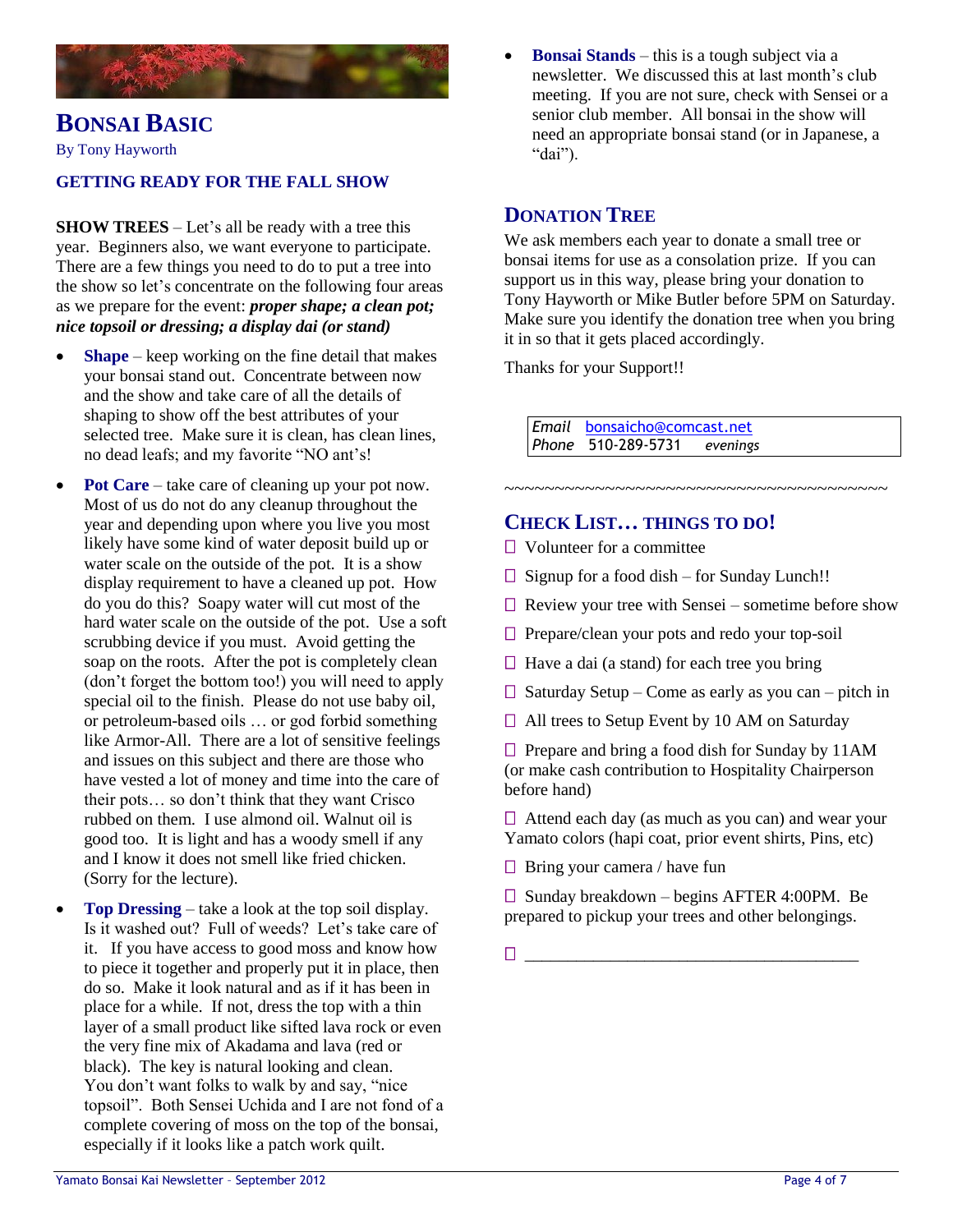# YAMATO BONSAI KAI

### – **2012 CALENDAR OF EVENTS –**

The remaining activities planned for this year:

#### **September**

18<sup>th</sup> - Club Meeting @ 07:30PM

#### **October**

 $16<sup>th</sup>$  – Club Meeting @ 07:30PM 20th – 21st **Annual Bonsai Show & Exhibition**

#### **November**

| 17th - Board Meeting @ 09:00AM     |  |
|------------------------------------|--|
| $20^{th}$ – Club Meeting @ 07:30PM |  |

#### **December**

1<sup>st</sup> – EJCC Landscape Cleanup (8AM – 1PM) 8 th – **Holiday Party** @ 06:00 PM (location TBD) 18<sup>th</sup> – Club Meeting

#### **Meeting Location**



Yamato Bonsai Kai monthly meetings are held at the Eden Japanese Community Center.

**Location Address**: 710 Elgin Street San Lorenzo. CA.



# **2012 GSBF CONVENTION**

Don't forget the GSBF 2012 Convention this year in Sacramento. It is just a hop, skip and a jump for us here in Northern California. Please think seriously about attending this event as there is always so much going on and oh so very much to learn. See you there.



### **GSBF CALENDAR OF EVENTS**

(For a complete list, please refer to Golden Statements calendar of events or visit the web site at [www.gsbf](http://www.gsbf-bonsai.org/)[bonsai.org\)](http://www.gsbf-bonsai.org/). Some nearby scheduled events are:

#### **October 6, 2012 Salinas, California**

Salinas Bonsai Club: Annual Bonsai Show at the Presbyterian Church, 536 Lincoln Ave. Hours are 10 AM to 4 PM with demonstration by Katsumi Kinoshita at 1:30 PM. There will be door prizes and demo tree raffle. For contact information: [twistedtreeguy@yahoo.com.](mailto:twistedtreeguy@yahoo.com)

#### **October 6, 2012 San Jose, California**

Midori Bonsai Club: 51st Annual Show at Northside Community Center, 488 North 6th Street. Hours 10 AM–5 PM. Display of fine bonsai, bonsai plant sale & bonsai vendors. Headliners: Kathy Shaner and John Thompson, dueling Bonsai Demonstration starts at 1 PM, trees will be raffled. Beginners workshop 10 AM - 1 PM create your own bonsai for a small fee. Local parking is available. For more information see [www.midoribonsai.org.](http://www.midoribonsai.org/)

#### **October 13 - 14, 2012 Oakland, California**

East Bay Bonsai Society: Annual Exhibition and Demonstration. Show opens 10 AM both days. On Saturday at 1 PM, a member's workshop with John Thompson will be held to which silent observers are welcome. On Sunday at 1 PM, a demonstration by John Thompson will occur, which is open to the public without charge. The demonstration tree will be raffled. Vendors and bonsai related sales will be available on the premises. All day parking is \$5.00 on Bellevue Ave. For information, contact John Nackley at 510- 693-2420 or jnackley@eastbaybonsai.org. For more information and directions see website[: www.eastbaybonsai.org.](http://www.eastbaybonsai.org/)

#### **October 25 - 28, 2012 Sacramento, California**

GSBF 2012 Convention XXXV *California Dreaming* at the Doubletree Hotel, 2001 Point West Way. Reservations for hotel 916-929-8855. Headliners include Kevin Willson from Spain, David Nguy and Ryan Neil. Demonstrations, seminars, critiques, workshops, excursions, benefit drawings, vendors, and much more. First ever totally California Native Tree bonsai exhibit and first ever judged bonsai competition for cash awards. More information available at www.gsbfconvention.org.

~~~~~~~~~~~~~~~~~~~~~~~~~~~~~~~~~~~~~~~~~~

### **YAMATO BONSAI KAI – 2012 BOARD**

| <b>President</b> – Tony Hayworth | 510-289-5731 |
|----------------------------------|--------------|
| <b>Vice Pres.</b> – Karen Paulos | 510-410-5782 |
| <b>Secretary</b> – Dennis Hacker | 510-559-1755 |
| <b>Treasurer</b> – Dave Barron   | 510-456-6799 |
| <b>Director</b> – Dennis Hawkins | 510-657-8229 |
| <b>Director</b> – Brad Sheldon   | 510-888-1139 |
| <b>Director</b> - Dennis Hacker  | 510-559-1755 |
| <b>Advisor</b> – Jack Ellis      | 925-455-5429 |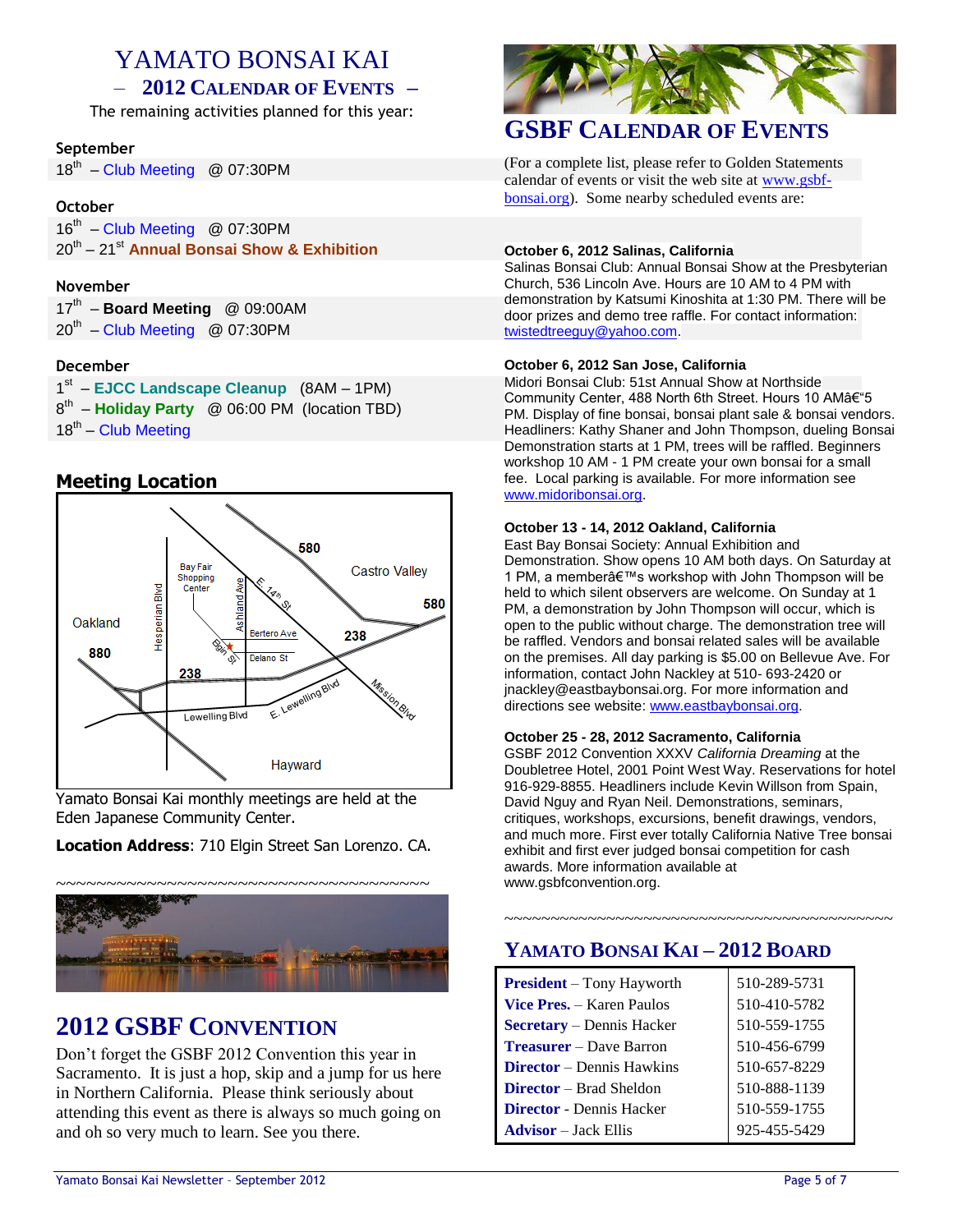## **REFRESHMENTS**

The club will have coffee at each meeting. We also have a sign up list for treats each month. See Sandy Barron for sharing or making a contribution to the success of our break time at the meeting!!

~~~~~~~~~~~~~~~~~~~~~~~~~~~~~~~~~~~~~~~~~~

# **CELEBRATIONS THIS MONTH …**

A very "Happy Birthday" to:

17th – Karen Paulos 27th – Mike Butler 27th – Ralph Gauna

Happy Anniversary and many more years to come:

~~~~~~~~~~~~~~~~~~~~~~~~~~~~~~~~~~~~~~~~~~

13<sup>th</sup> – Al & Marlene Hightower

# **CONTACT US**

If you need to mail anything to the club in general, please send to:

#### **YAMATO BONSAI KAI P. O. Box 770 Union City, CA 94587-0770**

If there is anything you would like to contribute or comment on regarding the newsletter, contact the editor, Tony Hayworth, at [bonsaicho@comcast.net](mailto:bonsaicho@comcast.net)

*If you have moved, or changed your email address, please notify Yamato Bonsai Kai, so that we may update our contact and mailing list information. Thank you.*

~~~~~~~~~~~~~~~~~~~~~~~~~~~~~~~~~~~~~~~~~~

# **YAMATO CLASSIFIEDS**

**Notice:** if you want to advertise something in this space, please contact the Newsletter Committee or Board Member.